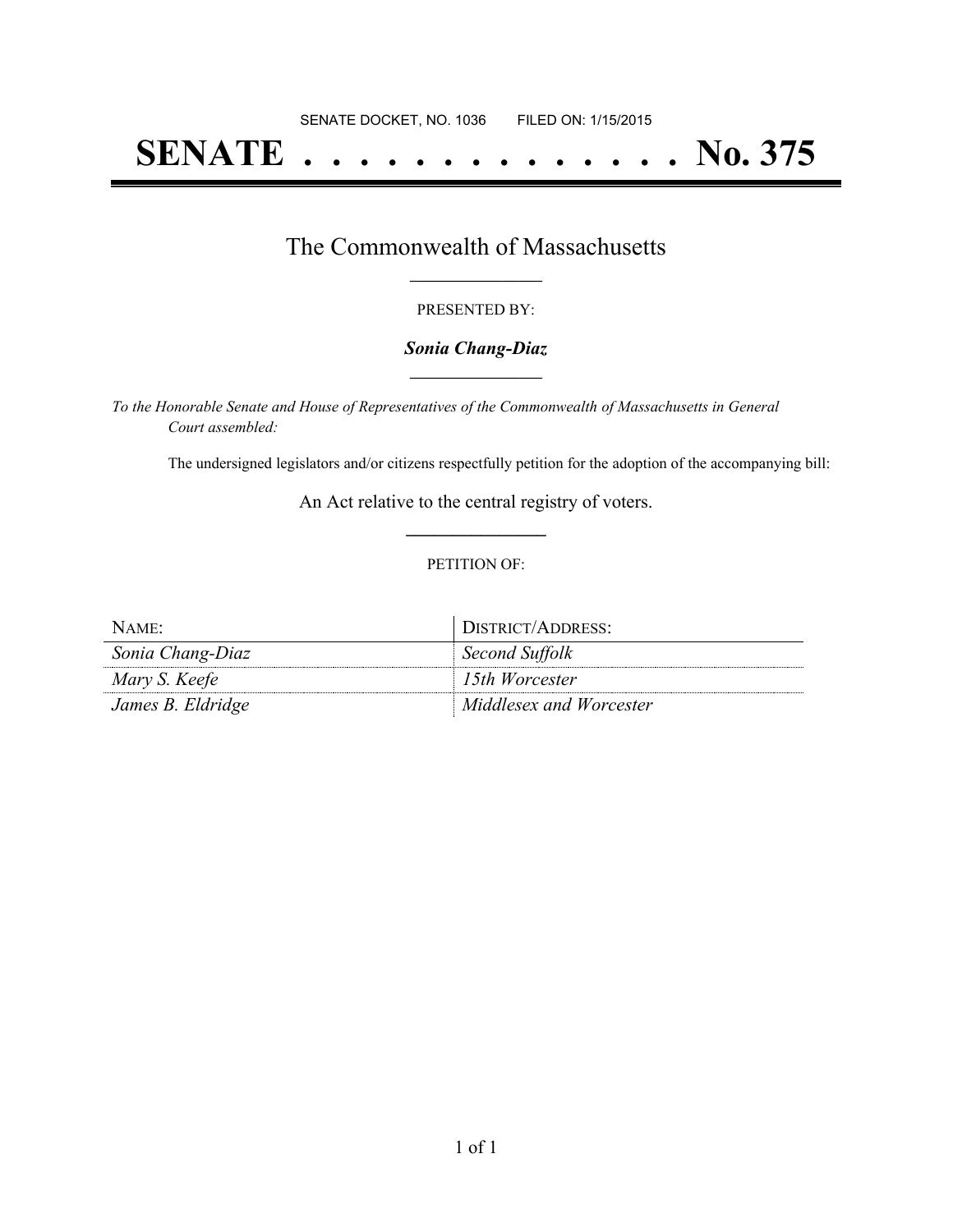## SENATE DOCKET, NO. 1036 FILED ON: 1/15/2015

## **SENATE . . . . . . . . . . . . . . No. 375**

By Ms. Chang-Diaz, a petition (accompanied by bill, Senate, No. 375) of Sonia Chang-Diaz, Mary S. Keefe and James B. Eldridge for legislation relative to the central registry of voters. Election Laws.

### [SIMILAR MATTER FILED IN PREVIOUS SESSION SEE SENATE, NO. *311* OF 2013-2014.]

## The Commonwealth of Massachusetts

**In the One Hundred and Eighty-Ninth General Court (2015-2016) \_\_\_\_\_\_\_\_\_\_\_\_\_\_\_**

**\_\_\_\_\_\_\_\_\_\_\_\_\_\_\_**

An Act relative to the central registry of voters.

Be it enacted by the Senate and House of Representatives in General Court assembled, and by the authority *of the same, as follows:*

1 SECTION 1. The last sentence of Section 47C of chapter 51 of the General Laws, as

2 appearing in the 2012 Official Edition, is hereby amended by striking out the last sentence and

3 inserting in place thereof the following sentences:

 The names and addresses contained in said central registry shall not be a matter of public record, provided however, that the names and addresses, dates of registration, voting history, and dates of birth shall be made available to the jury commissioner and adjutant general at no cost; they shall be made available to state party committees, statewide candidate committees, and state ballot question committees at a fair and reasonable cost, set by the state secretary, not to exceed the cost of printing or preparing computer readable documents, and further they shall be made available to organizations with Internal Revenue Service status of 501 (c)(3), 501 (c)(4), 501(c)5,